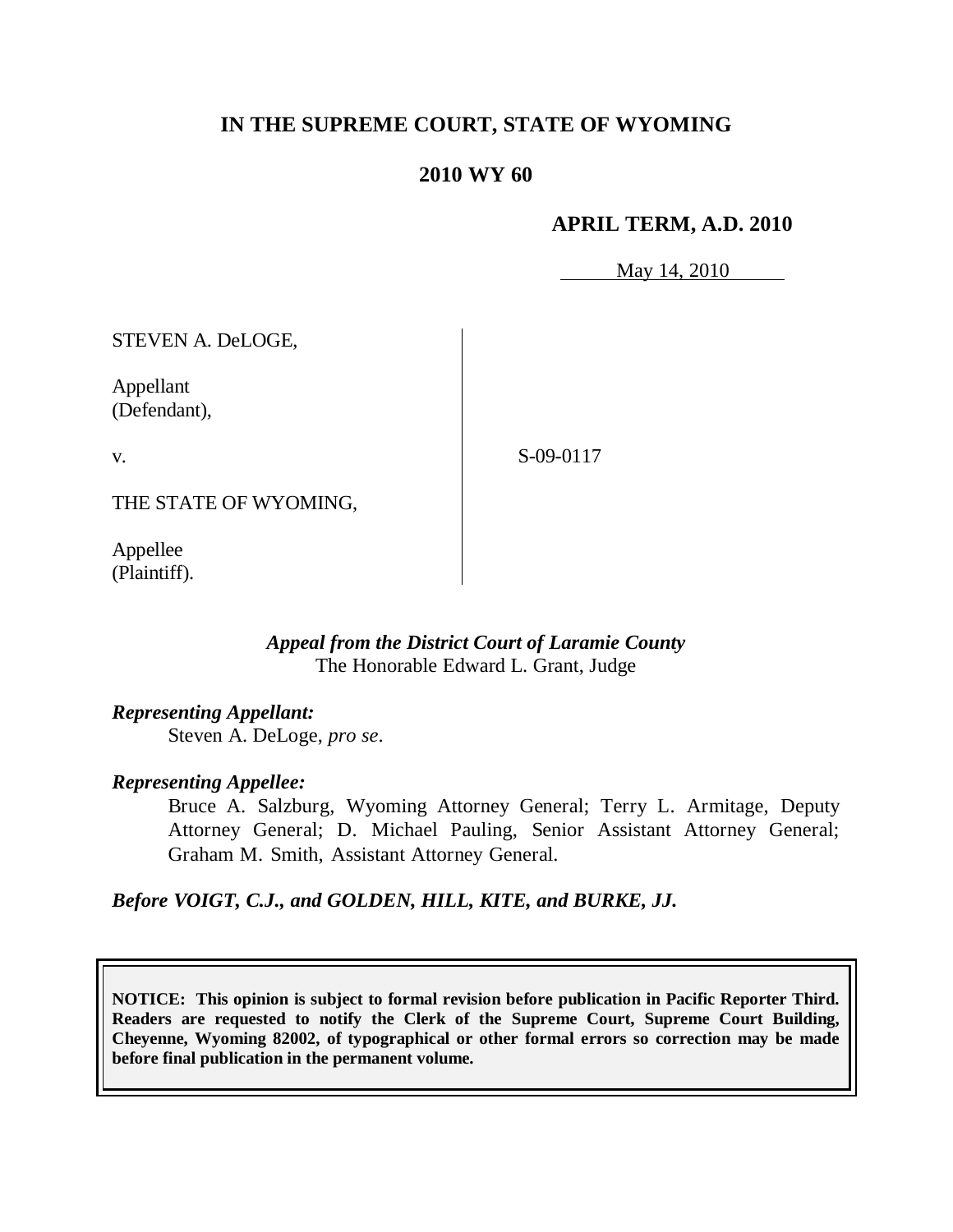# **KITE, Justice.**

[¶1] Mr. DeLoge, *pro se,* appeals from the district court"s order dismissing his motion for return of property pursuant to W.R.Cr.P. 41(e) and closing the post-conviction matter. The court ruled that, since Mr. DeLoge's property was in the possession of officials in another state, it did not have authority to order its return to him. It also denied Mr. DeLoge's request for damages to compensate him for his loss. Mr. DeLoge additionally claims that his due process rights were violated when the State did not preserve allegedly exculpatory evidence included in the transferred property and when this Court did not waive the docket fee.

[¶2] We conclude that the district court properly dismissed Mr. DeLoge"s Rule 41(e) motion for return of his property because the State did not have possession of it, sovereign immunity prevented the court from awarding him damages for the loss of his property, and he did not present a recognizable right to post-conviction preservation of exculpatory evidence. Finally, we conclude that Mr. DeLoge waived his claim that he should have been allowed to proceed on appeal without paying the docket fee.

[¶3] We affirm.

## **ISSUES**

[¶4] Mr. DeLoge presents several issues on appeal. However, his accompanying argument is repetitious and confusing. After reviewing his brief, we have identified the following issues:

1. Did the district court correctly conclude that it did not have authority under W.R.Cr.P. 41(e) to compel the return of property located outside its jurisdiction?

2. Did the district court correctly conclude that it did not have authority to award Mr. DeLoge damages pursuant to W.R.Cr.P. 41(e)?

3. Was Mr. DeLoge"s right to due process of law violated by the State"s suppression of, or failure to preserve, allegedly exculpatory evidence?

4, Did this Court deny Mr. DeLoge due process when it required him to pay the docketing fee for his appeal?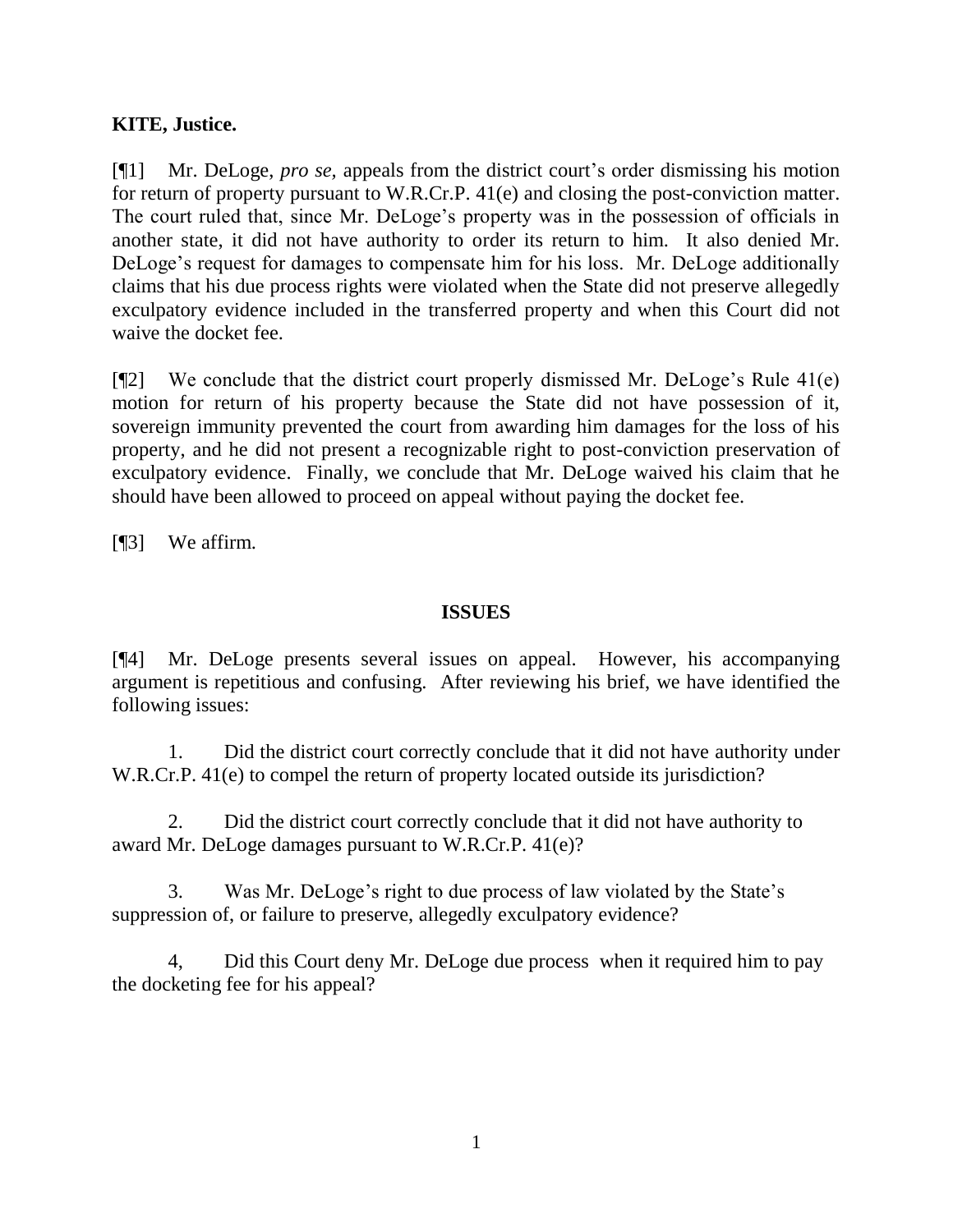# **FACTS**

[¶5] This is Mr. DeLoge"s fourth appeal to this Court. In 2000, he pleaded guilty to six counts of second degree sexual assault on his girlfriend"s daughter. We affirmed his convictions and sentence in *DeLoge v. State,* 2002 WY 155, 55 P.3d 1233 (Wyo. 2002) (*DeLoge I).* 

[¶6] Pertinent to our decision in this case, the record indicates that in late 1999, the FBI took possession of certain items belonging to Mr. DeLoge which the Cheyenne Police Department had seized in the investigation of the sexual assault charges. The FBI returned the items to the Cheyenne Police Department on July 10 or 11, 2000. A few days later, the FBI again took possession of some of the items and transferred them to Mississippi, where they have since remained. The Mississippi authorities retained the items for use in the investigation of the disappearance of Mr. DeLoge"s girlfriend (mother of the sexual assault victim).

[¶7] In October 2003, Mr. DeLoge filed a Motion for Preservation and Return of Seized Property pursuant to W.R.Cr.P. 41(e):

> (e) *Motion for return of property*. A person aggrieved by an unlawful search and seizure or by the deprivation of property may move the court in which charges are pending or if charges have not been filed the court from which the warrant issued for the return of the property on the ground that such person is entitled to lawful possession of the property. The court shall receive evidence on any issue of fact necessary to the decision of the motion. If the motion is granted, the property shall be returned to the movant, although reasonable conditions may be imposed to protect access and use of the property in subsequent proceedings. If a motion for return of property is made or comes on for hearing after criminal charges have been filed, it shall be treated also as a motion to suppress under Rule 12.

[¶8] The district court did not rule on his motion within ninety days and Mr. DeLoge appealed, claiming the deemed denied provision of W.R.C.P. 6(c)(2) applied. We concluded that W.R.C.P. 6(c)(2) did not apply, dismissed the appeal because there was no final order and remanded to the district court for a ruling on Mr. DeLoge"s Rule 41(e) motion. *DeLoge v. State,* 2005 WY 152, ¶ 13, 123 P.3d 573, 578 (Wyo. 2005) (*DeLoge II*).

[¶9] On remand, the district court held a hearing. Counsel for the State orally represented that the items had been transferred to authorities in Mississippi and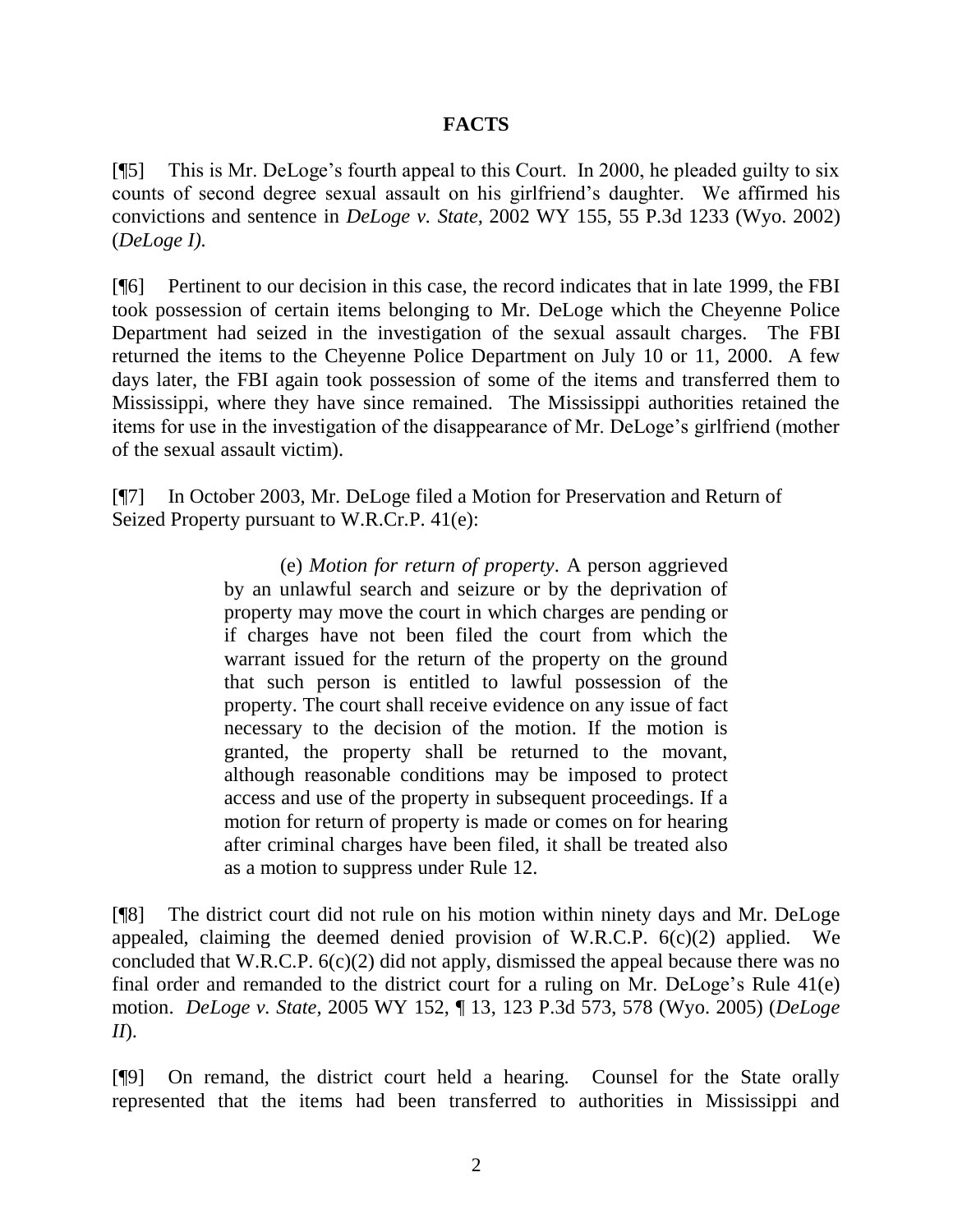Washington for use in other investigations, but did not present any evidence to substantiate its representations. The district court directed the State to return Mr. DeLoge's property to the district court when the items were no longer needed by the Mississippi and Washington 1 authorities. *DeLoge v. State,* 2007 WY 71, ¶ 7, 156 P.3d 1004, 1007 (Wyo. 2007) (*DeLoge III*).

[¶10] Mr. DeLoge appealed from the district court"s order, and we reversed, ruling that the district court erred by failing to require the State "to submit evidence regarding the government"s continuing interest in retention of Mr. DeLoge"s property." *Id.,* ¶ 27, 156 P.3d at 1012. We remanded for an evidentiary hearing. *Id.,* ¶ 28, 156 P.3d at 1012.

[¶11] The district court held a hearing on December 5, 2007. Evidence was presented indicating that Wyoming authorities had possession of some of Mr. DeLoge"s property. The State offered to transfer the property in its possession to Mr. DeLoge"s trial counsel. Mr. DeLoge agreed to that arrangement, and that property is not at issue in this appeal.

[¶12] The State presented evidence that certain items seized from Mr. DeLoge had been transferred to Mississippi in 2000, and were still in that state"s custody. A letter from a Mississippi law enforcement officer indicated that they needed to retain the items for their investigation into the disappearance of Mr. DeLoge"s girlfriend. The district court stated it did not believe it had authority over property outside of its jurisdiction, but ordered the district attorney to request that Mississippi authorities provide an itemized list of the property belonging to Mr. DeLoge that was in their custody. The district attorney complied, but the Mississippi officials did not respond. Concluding there was no further remedy available to Mr. DeLoge, the district attorney filed a motion to close the case.

[¶13] The district court held a hearing on the State"s motion in March 2009. At the conclusion of the hearing, the district court granted the State"s motion to close the case, ruling that it had no authority to compel Mississippi law enforcement to return Mr. DeLoge"s property. After it made that ruling, Mr. DeLoge requested that the State be ordered to compensate him for the loss of his property. The district court ruled that it did not have authority to award damages to Mr. DeLoge. Subsequently, the district court entered an order closing the case and dismissing all pending motions.

[¶14] Mr. DeLoge again appealed and procured an order from the district court allowing him to proceed *in forma pauperis*. The Clerk of this Court initially refused to docket Mr. DeLoge's appeal on the basis that he had not paid the docketing fee. The fee was subsequently paid.

 $\overline{a}$ 

 $1$  There is no longer any indication that Washington law enforcement has possession of any of the disputed property.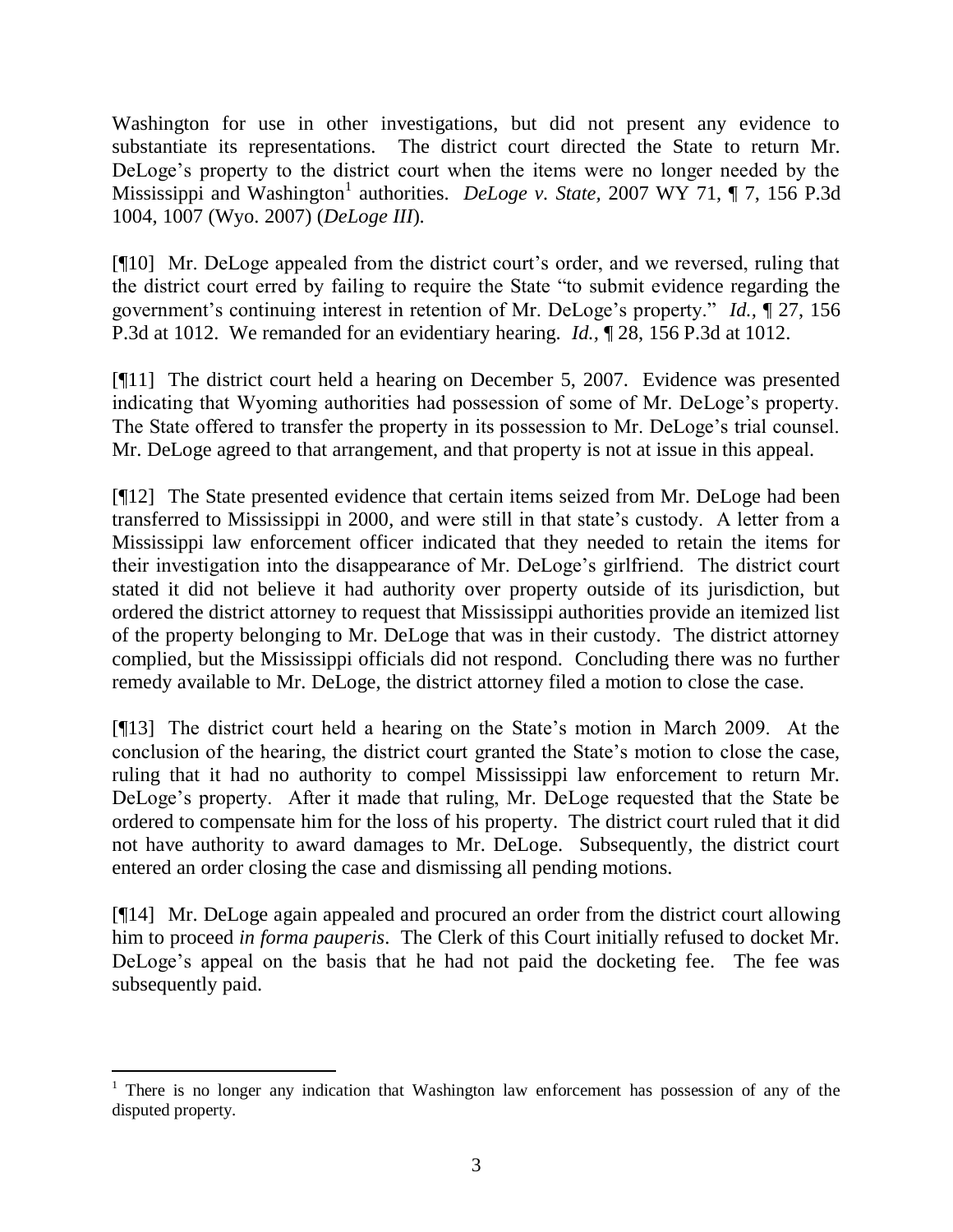#### **DISCUSSION**

#### *A. W.R.Cr.P. 41(e)*

[¶15] Mr. DeLoge initiated this case with a motion under W.R.Cr.P. 41(e) for return of his property. The district court denied his motion and granted the State's motion to close the case, ruling that it did not have authority under Rule 41(e) to order Mississippi authorities to return Mr. DeLoge"s property. The denial of a motion for return of property under Rule 41(e) is usually reviewed for abuse of discretion, *DeLoge III,* ¶ 22, 156 P.3d at 1011. However, because the district court concluded it did not have the legal authority, i.e., jurisdiction, to order Mississippi officials to return Mr. DeLoge"s property, our standard of review on this issue is *de novo*. *See, William F. West Ranch, LLC v. Tyrrell,* 2009 WY 62, ¶ 9, 206 P.3d 722, 726 (Wyo. 2009); *Coleman v. State,* 2005 WY 69, ¶ 11, 115 P.3d 411, 413-14 (Wyo. 2005).

[¶16] Arguing that the district court's denial of his motion for return of property was erroneous, Mr. DeLoge cites to cases regarding a court's authority over property, *res*, seized as evidence in a criminal case which do not discuss Rule 41 or comparable rules. For example, Mr. DeLoge directs us to *United States v. \$79,123.49 in United States Cash and Currency*, 830 F.2d 94 ( $7<sup>th</sup>$  Cir. 1987). In that case, Wisconsin law enforcement seized the proceeds of an illegal drug transaction and initiated a forfeiture action. Subsequently, federal authorities filed for forfeiture of the same funds and took possession of the funds pursuant to a federal warrant. In resolving whether the state or federal authorities had authority over the funds, the Seventh Circuit Court of Appeals, ruled the court which first assumed jurisdiction over the property could exercise its jurisdiction to the exclusion of the other. *Id.* at 96. Although interesting, the decision in that case did not address Rule 41 and, consequently, is inapposite.

[ $[$ [17] Because Rule 41(e) is similar to F.R.Cr.P. 41(g),<sup>2</sup> we look to federal precedent to guide our analysis as to whether the district court had authority to order property located in Mississippi returned to Mr. DeLoge. *Bromley v. State,* 2009 WY 133, ¶ 18, 219 P.3d 110, 115 (Wyo. 2009). As a general rule, a court does not have jurisdiction to grant a Rule 41 motion for return of the property when the evidence establishes that the governmental defendant no longer has possession of the property. *Clymore v. United* 

 $\overline{a}$ 

 $2$  F.R.Cr.P 41(g) states:

A person aggrieved by an unlawful search and seizure of property or by the deprivation of property may move for the property"s return. The motion must be filed in the district where the property was seized. The court must receive evidence on any factual issue necessary to decide the motion. If it grants the motion, the court must return the property to the movant, but may impose reasonable conditions to protect access to the property and its use in later proceedings.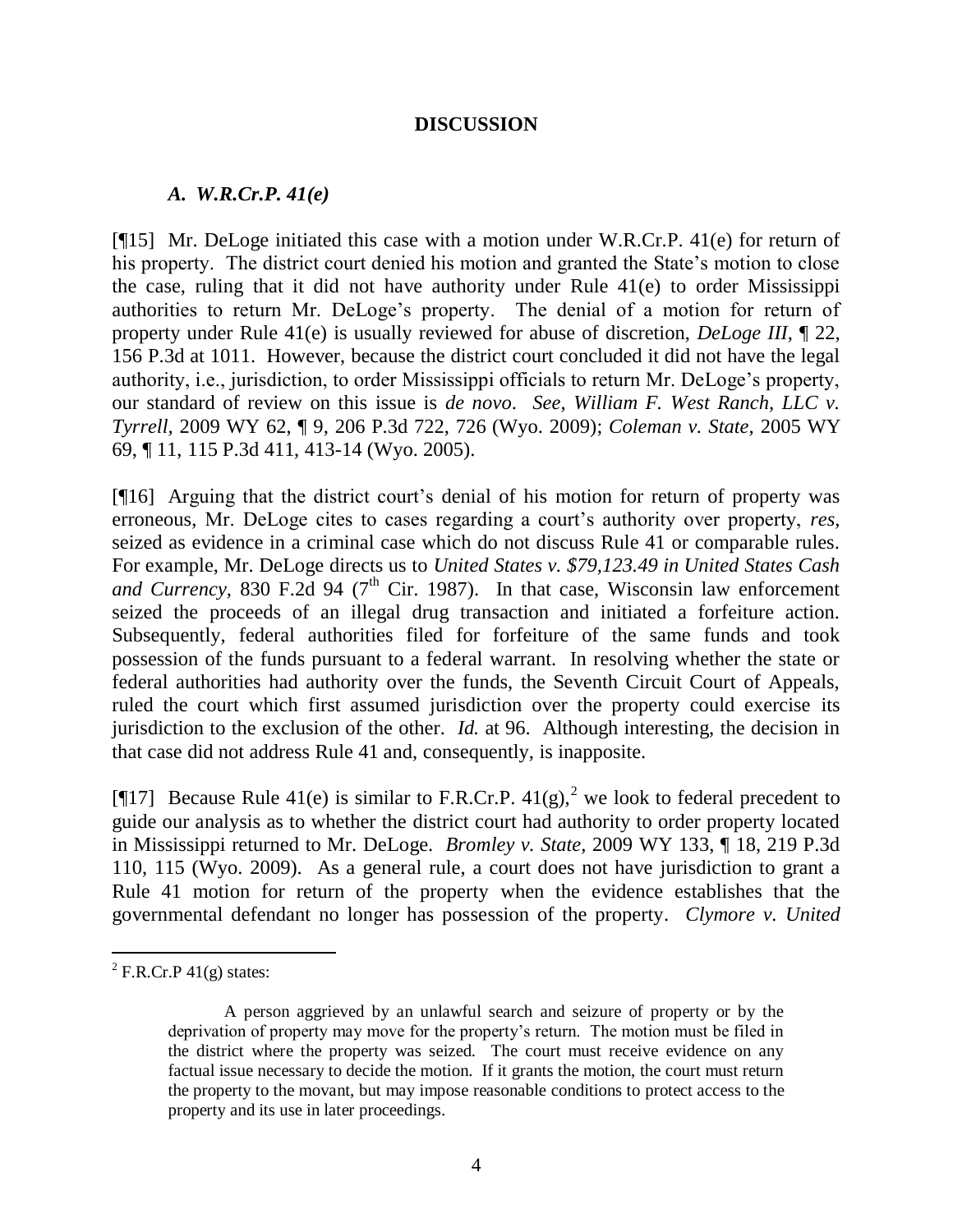*States,* 415 F.3d 1113, 1120 (10<sup>th</sup> Cir. 2005). *See also, Okoro v. Callaghan,* 324 F.3d 488, 491 (7<sup>th</sup> Cir. 2003).

[¶18] A Seventh Circuit case, *Stevens v. United States*, 530 F.3d 502 (7<sup>th</sup> Cir. 2008), applies the general rule to facts remarkably similar to the case at bar. In the course of investigating an armed robbery, law enforcement searched Mr. Stevens' residence and seized many items. He was convicted of federal drug and firearms offenses. After the appellate court affirmed his conviction, he filed a motion demanding return of the seized property. *Id.* at 503. The district court denied Mr. Stevens' motion based upon the government"s representation that it no longer possessed any of the seized items. The government did not, however, support its explanation of the status of the property with any evidence. The Seventh Circuit reversed and remanded, stating that Rule 41 permits recovery only of property in possession of the federal government; therefore, if the government no longer possessed the property at issue, no relief was available. However, like in the case at bar, the court remanded for an evidentiary hearing. It stated that the determination of whether the government possessed the property was a question of fact and actual evidence, rather than the government's unsupported argument, was needed to determine the factual question. *Id.* at 503-04. *See also*, *United States v. Chambers*, 192 F.3d 374 (3rd Cir. 1999) and *Rufu v. United States,* 20 F.3d 63 (2nd Cir. 1994) (ruling district court must hold evidentiary hearing to determine whether government retained possession of property).

[¶19] On remand, the district court again denied Mr. Stevens" motion for return of property on the basis that the evidence established the government no longer possessed the property. *Stevens*, 530 F.3d at 504. The Seventh Circuit affirmed the district court's ruling, stating:

> On remand from *Stevens II,* the district court concluded, based on the Government's undisputed evidence, that the Government no longer possessed Mr. Stevens" property. Because the district court found that the Government was not in possession of any of Mr. Stevens' property, the court did not abuse its discretion in denying Mr. Stevens' Rule  $41(g)$  motion. Consequently, we affirm the judgment of the district court.

*Id.* at 506. *See also, United States v. Copeman,* 458 F.3d 1070 (10<sup>th</sup> Cir. 2006) (recognizing that Rule 41(g) generally did not give a federal court authority to order return of the defendant's property when it was in possession of state authorities).

[¶20] Although the analysis is somewhat different, the Vermont Supreme Court reached a result consistent with *Stevens* in *State v. Wetherbee,* 866 A.2d 527 (Vt. 2004). Vermont"s Rule 41(e) varies some from the Wyoming rule but it provides a similar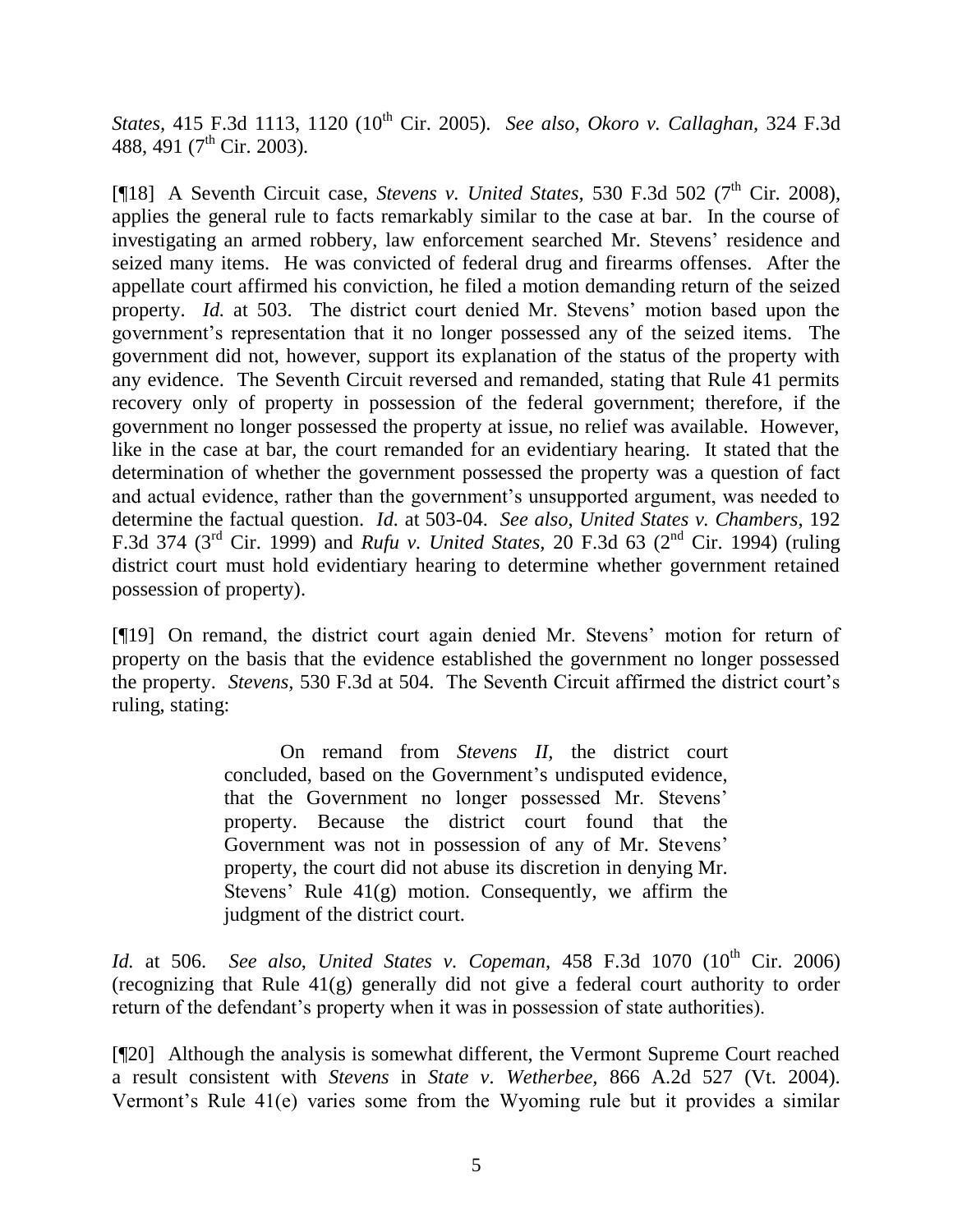procedure for a defendant to request return of property seized by law enforcement. *Id.* at 530. Responding to the defendant"s argument that the court had power over property that the state had transferred to the federal government, the Vermont Supreme Court stated that a "motion for the return of property pursuant to Rule 41(e) is essentially a replevin action that lies exclusively against the State . . . [and] [i]t is well settled that a party demanding possession cannot maintain a replevin action against a defendant who, at the time the action is instituted, is not in possession of or cannot exercise control over the property sought." *Id.* at 534 (citations omitted). Describing the procedure as a "race to the res," the court ruled that the court's jurisdiction under Rule  $\overline{41}$  is limited to property in possession of the state. Thus,

> [a] person seeking return of property under the rule must file a motion before the State transfers possession to the federal government. Once the transfer takes place, the race is lost. The person seeking return of property must then do so in the federal forum because the res is no longer in the possession of a party before the court and consequently is not present in the jurisdiction.

*Id*. at 535.

[¶21] Applying the rationale from *Stevens* and *Wetherbee* to the circumstances presented here, we conclude that the district court properly denied Mr. DeLoge's motion. The undisputed evidence established that Mr. DeLoge filed his motion for return of property after the State had already transferred his property to another sovereign, the State of Mississippi, and the property was still in possession of Mississippi authorities. The district court did not, therefore, have jurisdiction under Rule 41(e) to order that it be returned to him.

[¶22] After the district court ruled that it did not have authority to grant Mr. DeLoge"s motion for return of his property, Mr. DeLoge asked for compensation for his loss. There is a split among federal courts with regard to whether Rule 41 gives the court authority to grant monetary damages for the government's loss or destruction of a defendant's property. In *Clymore,* 415 F.3d at 1120, the Tenth Circuit reviewed case law from across the country and concluded:

> We agree with the majority of the circuits and conclude sovereign immunity bars monetary relief in a Rule 41(e) proceeding when the government no longer possesses the property. Neither *Mora [v. United States,* 955 F.2d 156, 159 (2d Cir. 1992)] nor *[United States v.] [Martinson](http://www.westlaw.com/Find/Default.wl?rs=dfa1.0&vr=2.0&FindType=Y&SerialNum=1987013674)* [809 F.2d 1364, 1366  $(9<sup>th</sup>$  Cir. 1987)] addressed sovereign immunity. Rather, their holdings rested in large part on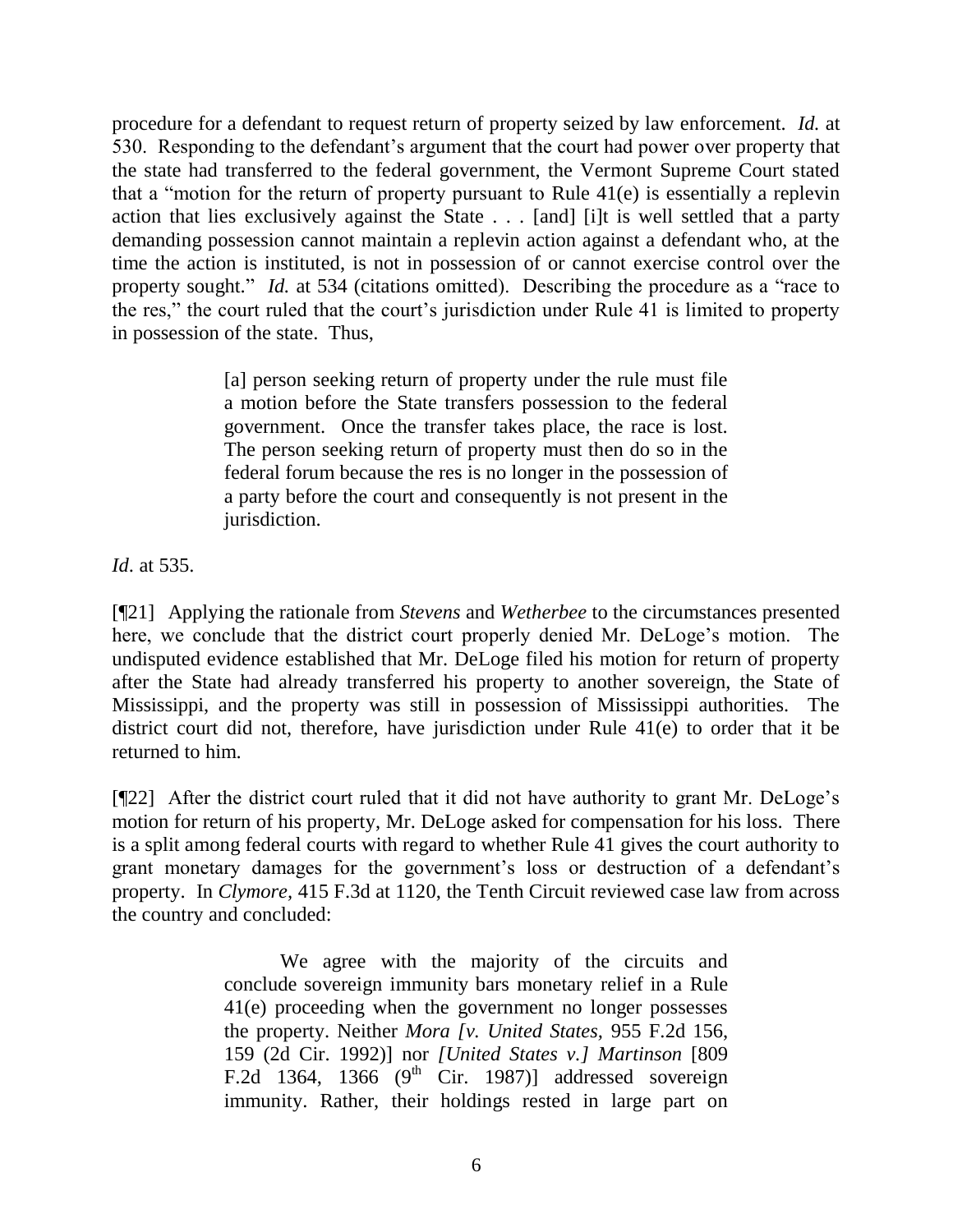equitable considerations. However, "fairness or policy reasons cannot by themselves waive sovereign immunity." *[United States v. \\$30,006.25 in U.S. Currency,](http://www.westlaw.com/Find/Default.wl?rs=dfa1.0&vr=2.0&DB=506&FindType=Y&ReferencePositionType=S&SerialNum=2000657931&ReferencePosition=614)* [236 F.3d 610,](http://www.westlaw.com/Find/Default.wl?rs=dfa1.0&vr=2.0&DB=506&FindType=Y&ReferencePositionType=S&SerialNum=2000657931&ReferencePosition=614)  614 (10th Cir. 2000) (holding sovereign immunity prohibited an award of prejudgment interest to the claimant upon the return of his property).

Based on the above, to the extent the government is no longer in possession of the property and Clymore seeks monetary relief, sovereign immunity bars his claim.

*See also*, *Okoro,* 324 F.3d at 491.

 $\overline{a}$ 

[¶23] As the Tenth Circuit stated, there are cases allowing monetary damages under F.R.Cr.P. 41, however, they do not discuss the impact of sovereign immunity and our review reveals another distinction. In many of those cases, law enforcement destroyed the property after the defendant had filed his motion for return of his property. For example, in *United States v. Martinson*, 809 F.2d 1364 (9<sup>th</sup> Cir. 1987), Mr. Martinson's antique rifles were seized after he was improperly jailed on an invalid warrant. He filed a motion for return of his property pursuant to F.R.Cr.P.  $41(e)$ .<sup>3</sup> After his motion was filed, the government destroyed the guns. The government argued that Mr. Martinson"s motion was moot because it no longer had possession of the guns. *Id.* at 1366-68.

[¶24] The Ninth Circuit ruled that the motion was not moot and the court had equitable power to award damages to compensate the defendant for his lost property. The opinion stated: "If we were to allow the government to moot a motion for return of property by giving the property away or destroying it, we would be encouraging . . . unilateral nonjudicial conduct." *Id.* at 1368. Thus, it was clear that the court condemned the government's attempt to undermine the court's authority to order return of the property when it destroyed it after the defendant had already filed his Rule 41 motion. *See also*, *Soviero v. United States,* 967 F.2d 791 (2d Cir. 1992) (motion for return of property under F.R.Cr.P. 41(e) not rendered moot by government's destruction of property after it had been ordered to show cause why property should not be returned). Under such circumstances, the award of damages could be considered as a sanction for the government"s intentional disregard of the court"s authority to order the property be returned to a claimant/defendant.

<sup>3</sup> At the time *Martinson* was decided, motions for return of property were governed by F.R.Cr.P. 41(e). In 2002, the rule was amended and the relevant provision was moved to Rule  $41(g)$ . Although there are some minor stylistic variations in the versions, the provisions are substantively consistent. *See*, *United States v. Kama,* 394 F.3d 1236, 1237, n.1 (9<sup>th</sup> Cir. 2005).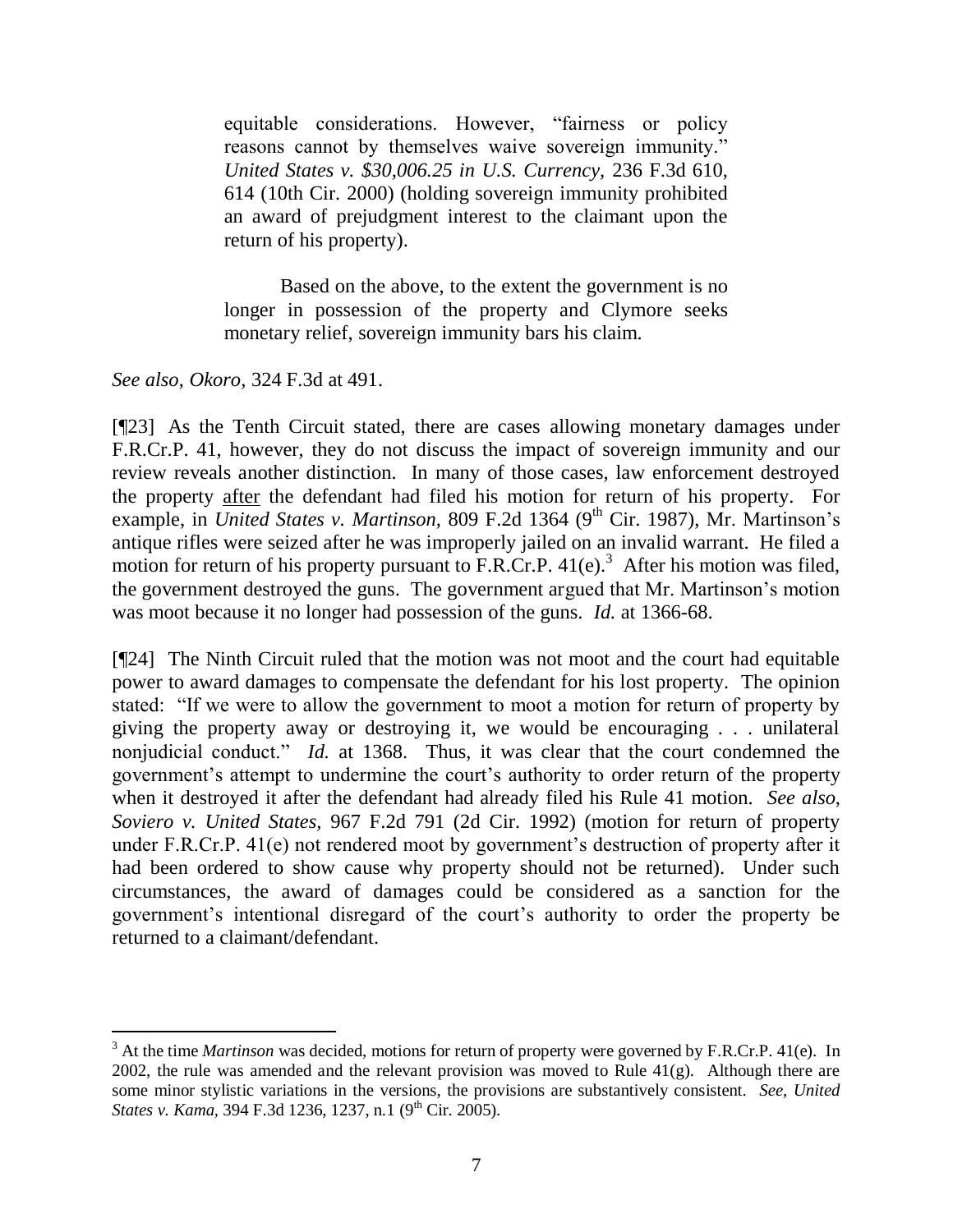[¶25] The undisputed facts in the case at bar show that, in 2000, Mr. DeLoge"s property was transferred from the Cheyenne Police Department to an FBI agent who then transferred it to Mississippi authorities. Mr. DeLoge filed his Rule 41(e) motion for return of property in 2003. Pursuant to the district court's order in 2007, the State contacted Mississippi authorities to request an itemized list of all property in their possession. The Mississippi authorities did not cooperate, and the State filed its motion to close the case. There is no indication in the facts that the State acted to dispose of Mr. DeLoge's property after he filed his motion for return of property. Therefore, the equitable considerations raised in some of the federal cases do not apply.

[¶26] Moreover, we agree with the Tenth Circuit"s decision in *Clymore* and conclude that the concept of sovereign immunity applies to Mr. DeLoge"s request for an award of damages. Although Mr. DeLoge argues that the State of Wyoming may have waived immunity under these circumstances, there is no indication that he has filed a governmental claim pursuant to the Wyoming Governmental Claims Act, Wyo. Stat. Ann. §§ 1-39-101 through 121 (LexisNexis 2009), as required in order to recover damages from the state coffers. We see no basis in Rule 41(e) or the Governmental Claims Act for the mandatory claims procedure to be ignored. Thus, the district court correctly denied Mr. DeLoge"s request for damages because his claim is barred by the doctrine of sovereign immunity.

# *B. Exculpatory Evidence*

[¶27] Mr. DeLoge asserts that his due process rights were violated because he was denied the right to access exculpatory and impeachment evidence as a result of the State's transfer of his property to the Mississippi authorities. Because Mr. DeLoge"s argument raises a constitutional question, our standard of review is *de novo*. *Smith v. State,* 2009 WY 2, ¶ 25, 199 P.3d 1052, 1059 (Wyo. 2009). *See also*, *State v. Naple,* 2006 WY 125, ¶ 9, 143 P.3d 358, 361 (Wyo. 2006).

[¶28] Mr. DeLoge argues that his property must be returned to him so that he can file a motion for post-conviction DNA testing on some of the items and eventually file a motion to withdraw his guilty pleas. His argument is premised upon a defendant's right to exculpatory evidence under *Brady v. Maryland,* 373 U.S. 83, 83 S.Ct. 1194, 10 L.Ed.2d 215 (1963). ""In order to establish a *Brady* violation, a defendant must demonstrate that the prosecution suppressed evidence, the evidence was favorable to the defendant, and the evidence was material."" *Hensley v. State,* 2002 WY 96, ¶ 14, 48 P.3d 1099, 1103 (Wyo. 2002), quoting *Davis v. State,* [2002 WY 88, ¶ 16, 47 P.3d 981,](http://www.westlaw.com/Find/Default.wl?rs=dfa1.0&vr=2.0&DB=4645&FindType=Y&SerialNum=2002366034) 985-86 (Wyo. 2002). Mr. DeLoge"s position is not persuasive because he does not explain how a *Brady* argument can be maintained in an action premised upon a motion for return of property under Rule 41(e); nor, does he provide a cogent analysis of the elements necessary to establish a *Brady* violation.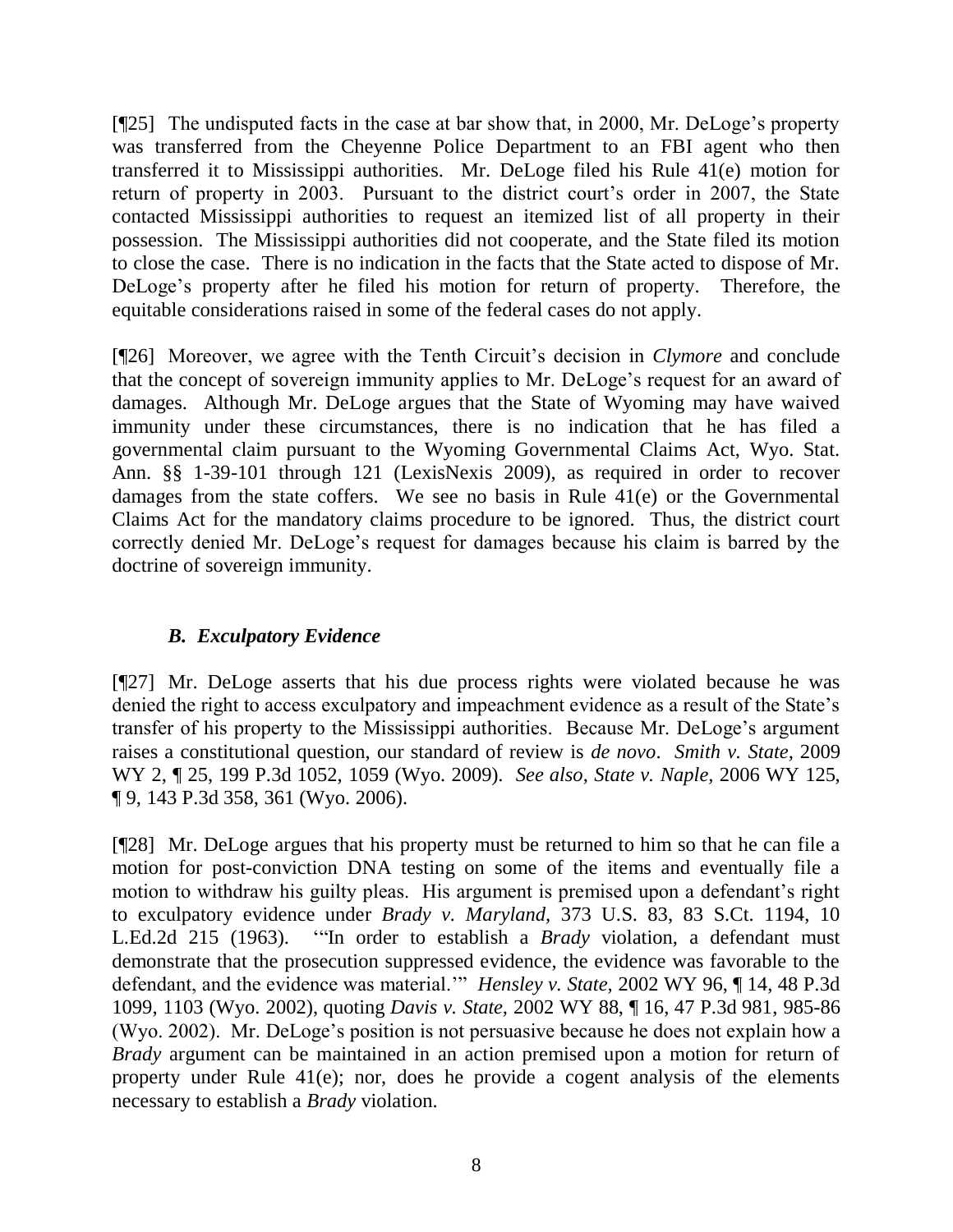[¶29] Further, the United States Supreme Court expressly ruled in *District Attorney's Office for the Third Judicial District v. Osborne,* 129 S.Ct. 2308, 2319-20, 174 L.Ed.2d 38 (2009), that certain pre-conviction rights, including those set out in *Brady,* do not extend to protect a defendant's "post conviction liberty interests." That decision was made in the context of Mr. Osborne's post-trial suit, under 42 U.S.C. § 1983, to compel release of biological evidence for DNA testing. Likewise, Mr. DeLoge is not entitled to the *Brady* protection in his post-conviction Rule 41(e) motion.

[¶30] The Supreme Court stated in *Osborne* that states have flexibility to determine "what procedures are needed in the context of post-conviction relief." *Id.* at 2320. Mr. DeLoge argues that Wyo. Stat. Ann. § 7-2-105(r) (LexisNexis 2009)<sup>4</sup> provides a due process right to preservation of biological evidence which could be used to vindicate him. Section 7-2-105(r) was adopted in 2007 and initially stated: "biological evidence relevant to a felony criminal prosecution shall not be destroyed unless and until the person who was convicted in the case has died." In 2008, the provision was modified to require preservation of biological evidence for five years. The problem with Mr. DeLoge"s argument is that the provision did not exist when the evidence was seized and he was convicted of his crime. In fact, it was not passed until approximately four years after he filed his Rule 41(e) motion for return of property. Thus, he cannot claim that the State violated a statute that did not exist when the property was transferred to Mississippi authorities.

# *C. Filing Fees/In Forma Pauperis Status*

[¶31] After Mr. DeLoge filed his notice of appeal of the district court"s order closing the case and dismissing his Rule 41(e) motion, the district court granted Mr. DeLoge"s motion to proceed *in forma pauperis* on appeal. In spite of the district court's *in forma pauperis* order, the Clerk of the Wyoming Supreme Court refused to docket the matter without payment of the filing fee on the grounds that the matter was civil in nature and there were no provisions allowing Mr. DeLoge to proceed without payment of the fee. The fee was subsequently paid.

[¶32] On appeal, Mr. DeLoge claims that he had the right to proceed *in forma pauperis* and should have been allowed to file without payment of the docket fee. He maintains that this action is "quasi-criminal" and there is no provision in Wyoming statutes or rules

 $\overline{a}$ <sup>4</sup> Mr. DeLoge also maintains that the State violated Wyo. Stat. § 35-7-1049(e)(vi)(A) (LexisNexis 2009) by failing to photograph or videotape the items transferred to Mississippi in order to preserve their evidentiary value. That provision has no application here as it pertains to proceedings for forfeiture of property and particularly concerns the destruction of bulk quantities of controlled substances. There is no indication the State sought forfeiture of Mr. DeLoge"s property or destroyed bulk quantities of controlled substances belonging to him.